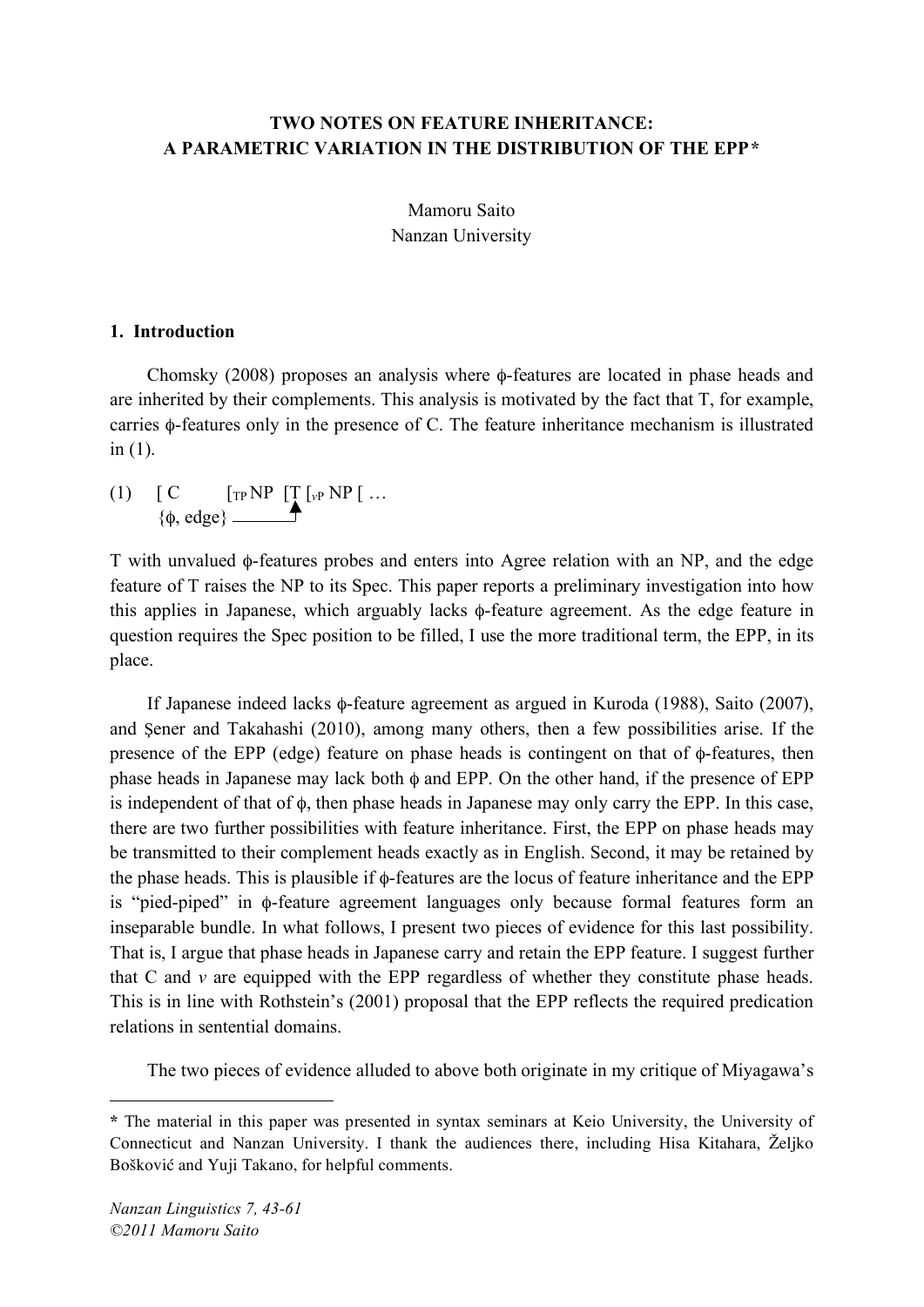(2001, 2003) analysis of subject-negation scope interaction. Two of his core examples are shown in (2).

- (2) a. Zen'in-ga sono tesuto-o uke-na-katta (yo / to omo-u) all-NOM that test-ACC take-Neg.-Past Part COMP think-Pres. 'All didn't take that exam' (all > not,  $*$ not > all)
	- b. Sono tesuto-oi zen'in-ga *t*<sup>i</sup> uke-na-katta (yo / to omo-u) that test-ACC all-NOM take-Neg.-Past Part COMP think-Pres.

'That exam, all didn't take'  $(\text{all} > \text{not}, \text{not} > \text{All})$ 

The subject *zen'in* 'all' takes scope over negation in (2a). On the other hand, in (2b), where the object is scrambled over the subject, *zen'in* may take narrow scope with respect to the negation. Miyagawa's analysis, which is discussed in more detail in the following section, is that the subject in (2a) is in TP Spec, satisfying the EPP requirement of T, and hence, asymmetrically c-commands the negation. In (2b), on the other hand, the object may be in TP Spec, allowing the subject to stay in *v*P Spec. This leads to the narrow scope reading of the subject.

I presented a slight modification of this analysis in Saito (2009, 2010), arguing that the locus of the EPP is not T but Pred, which is the lowest head in the recursive C projections. Then, *zen'in* in (2a) is in PredP Spec, while that in (2b) may remain in TP Spec because the scrambled object can satisfy the EPP requirement of Pred. The remaining question in this revised analysis was why Pred carries the EPP instead of T in Japanese. But this is precisely what is expected if T does not inherit the EPP from C in Japanese. I go over the arguments for this revised analysis and discuss its implication for feature inheritance in more detail in the following section. Another issue I raised with Miyagawa's analysis concerns the definition of 'subject'. It is well known that the Japanese reflexive *zibun* is subject-oriented, and 'subject position' is standardly defined as TP Spec. This poses a potential problem for Miyagawa's analysis as a scrambled object never qualifies as the antecedent of *zibun*. However, I argued in Saito (2009) that the situation is a little more complex. More specifically, I argued that *v* is always equipped with the EPP in Japanese and that the possible antecedents of *zibun* are those phrases that satisfy the EPP requirement of  $v<sup>1</sup>$ . This leads to the question why  $v$  in Japanese carries the EPP. Again, the absence of feature inheritance provides an answer. I present this argument with a few additional consequences in Section 3. Section 4 concludes the paper.

# **2. The "Clause-Initial Position" is Spec, CP**

In this section, I first go over Miyagawa's (2001, 2003) analysis of the subject-negation scope interaction, pointing out a few potential problems. Then, I present the revised analysis in Saito (2009, 2010) and discuss how it leads to evidence for the absence of feature

<sup>&</sup>lt;sup>1</sup> The hypothesis is presented more explicitly with further supporting arguments in Takano (2010).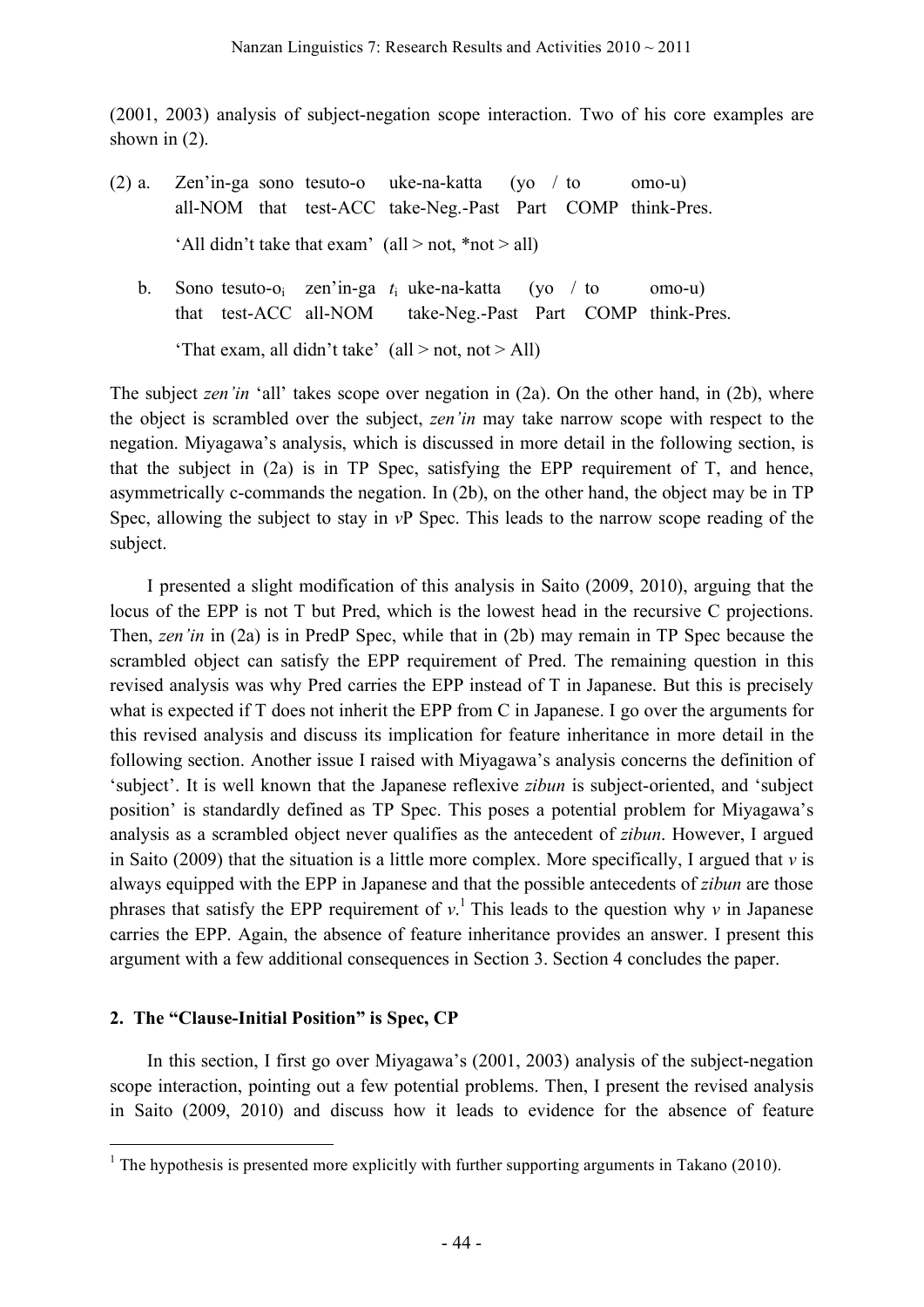inheritance in Japanese.

# **2.1. Miyagawa 2001, 2003 on the Subject-Neg Scope Interaction**

Miyagawa's data in (2) are repeated in (3).

- (3) a. Zen'in-ga sono tesuto-o uke-na-katta (yo / to omo-u) all-NOM that test-ACC take-Neg.-Past Part COMP think-Pres. 'All didn't take that exam' (all  $>$  not, \*not  $>$  all)
	- b. Sono tesuto-oi zen'in-ga *t*<sup>i</sup> uke-na-katta (yo / to omo-u) that test-ACC all-NOM take-Neg.-Past Part COMP think-Pres. 'That exam, all didn't take'  $\text{(all} > \text{not}, \text{not} > \text{All})$

As noted above, the subject takes scope over negation in (3a), and the scrambling of the object over the subject creates a scope ambiguity as in (3b). Miyagawa assigns the structure in (4a) to (3a).



The subject asymmetrically c-commands Neg in (4a), and hence, *zen'in* 'all' takes wide scope over negation in (3a). (3b) can be derived by A'-scrambling, which, according to Miyagawa, involves focusing and adjunction to TP. In this case, the scope relation of the subject and negation remains the same. But he argues that the example can also be derived by A-scrambling as in (4b). His hypothesis is that A-scrambling is movement to TP Spec and consequently, the scrambled phrase satisfies the EPP requirement of T. Then, the subject can remain in *v*P Spec and take narrow scope with respect to negation. Thus, the scope ambiguity of (3b) follows.

As Miyagawa points out, it is not that scrambling always has an effect on the scope of the subject as in (3b). In (5), for example, the embedded object is scrambled out of a CP to the initial position of the matrix clause.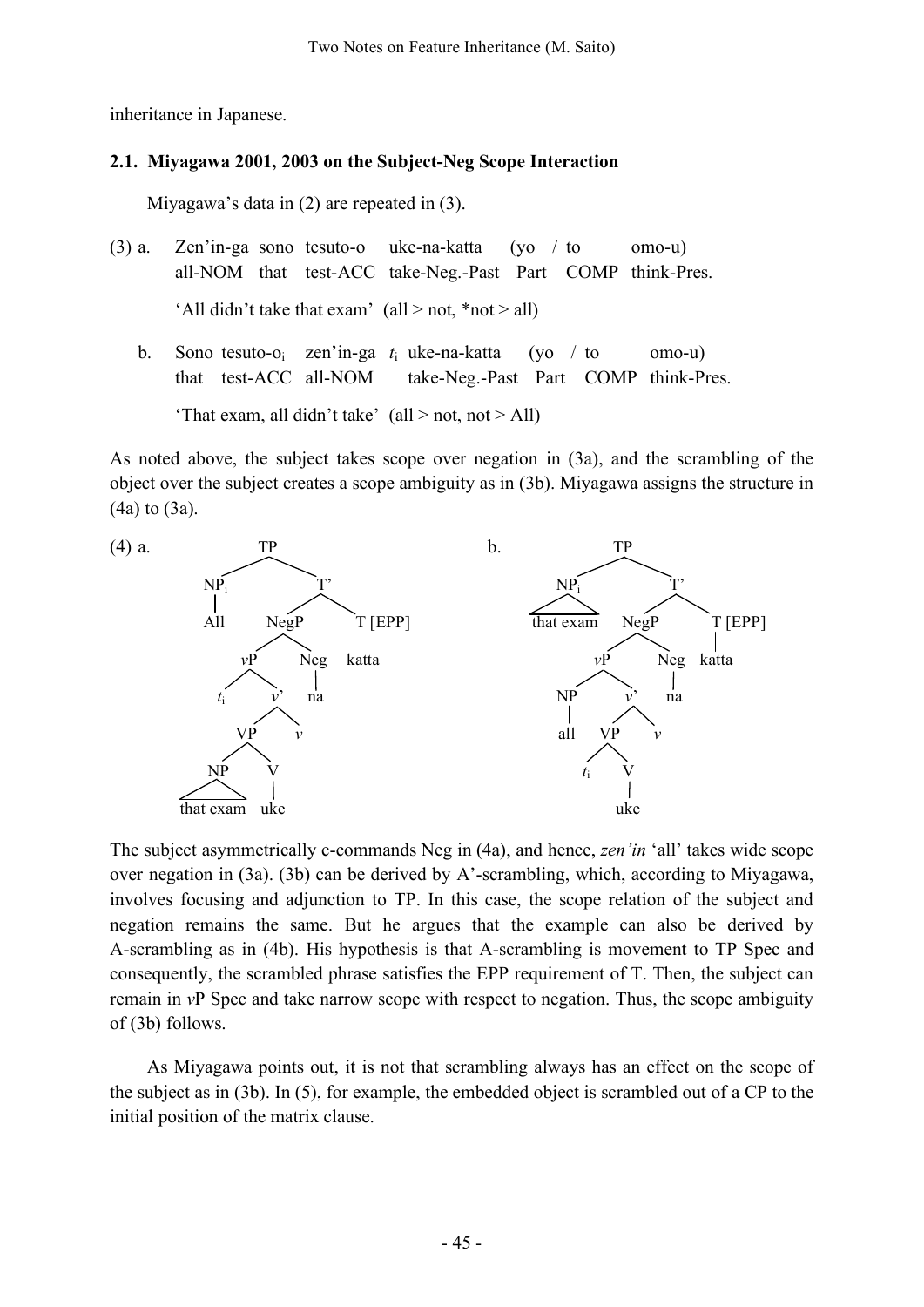(5) Syukudai-oi zen'in-ga [CP sensei-ga *t*<sup>i</sup> das-u to] homework-ACC all-NOM teacher-NOM assign-Pres. COMP omow-ana-katta (yo) think-Neg-Past Part

'Homework, all did not think that the teacher will assign'  $(AII > Not, *Not > All)$ 

This example sharply contrasts with (3b) and does not allow the narrow scope reading of *zen'in* with respect to negation. This is predicted nicely by the analysis. As the scrambling is out of the embedded CP, it cannot be A-scrambling to TP Spec. Hence, the matrix subject must move to this position to satisfy the EPP requirement of T. This yields the wide scope reading of the subject.

Although Miyagawa's analysis is quite elegant, a few questions can be raised. First, it is assumed that a quantified NP in TP Spec takes scope over negation because of their structural relation. But it is known that this assumption does not hold in English. Thus, (6) exhibits scope ambiguity.

(6) Everyone didn't take the exam (Every  $>$  Not, Not  $>$  Every)

Second, the analysis of A-scrambling as movement to TP Spec necessitates the reconsideration of the notion 'subject', as mentioned above. The Japanese reflexive *zibun* is subject-oriented. In (7), for example, only the subject *Hanako* qualifies as the antecedent of *zibun*.

(7) Hanako<sub>i</sub>-ga Taroo<sub>i</sub>-o zibun<sub>i\*i</sub>-no heya-de sikat-ta H.-NOM T.-ACC self-GEN room-in scold-Past

'Hanako scolded Taroo in her room'

Given the standard definition of 'subject position' as TP Spec, it is then predicted that a scrambled object should be a possible antecedent for *zibun*. But (8) shows that this prediction is not borne out.

(8) Taroo<sub>i</sub>-o [Hanako<sub>i</sub>-ga  $t_i$  zibun<sub>i.\*i</sub>-no heya-de sikat-ta] T.-ACC H.-NOM self-GEN room-in scold-Past

'Hanako scolded Taroo in her room'

In this example also, *Hanako* is the only possible antecedent for *zibun*. It is necessary then to pursue an alternative analysis of scrambling or to redefine 'subject' in the relevant sense. I argue in Section 3 that we must do both.

Finally, pairs like (9) constitute counterevidence for Miyagawa's analysis.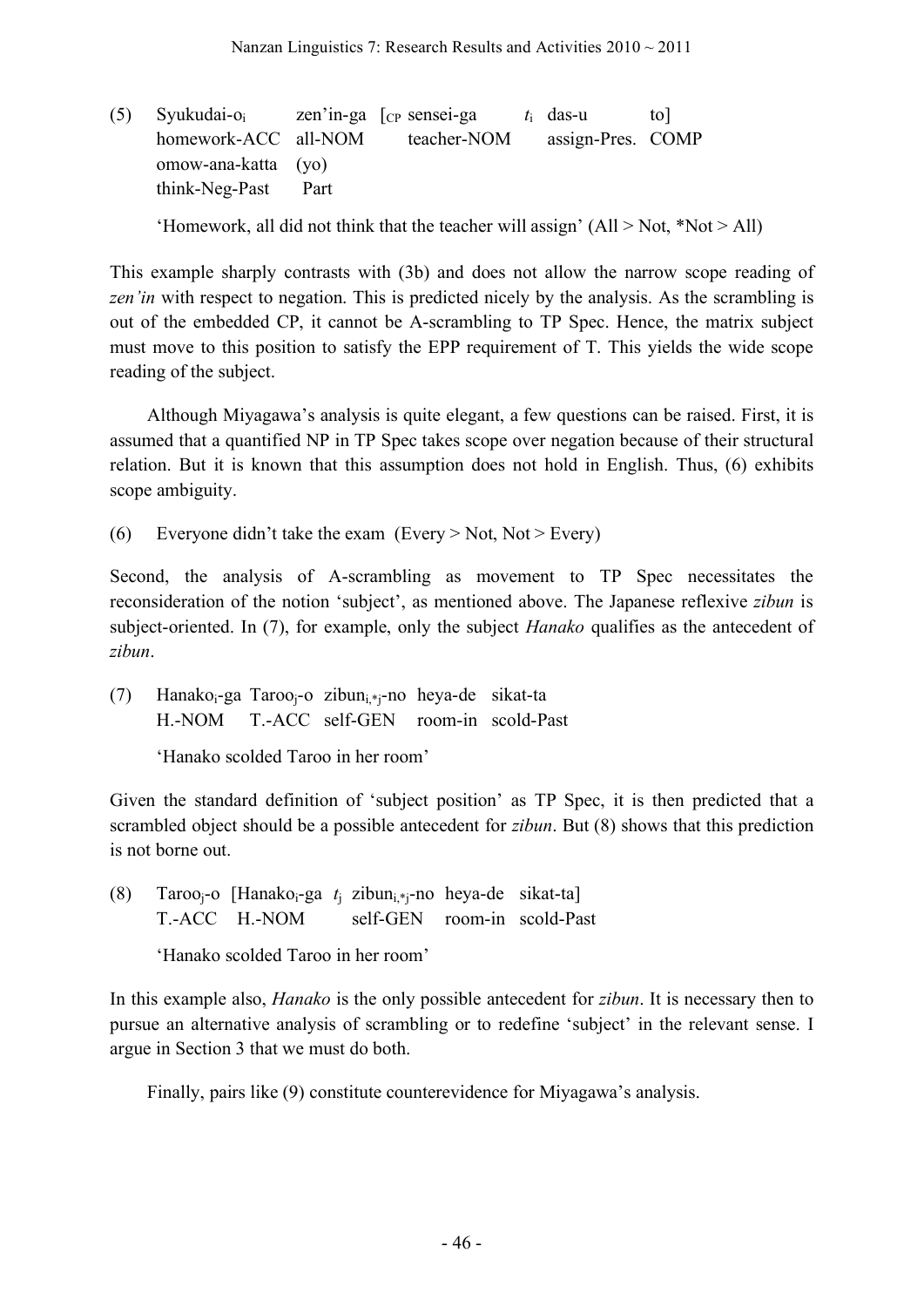- (9) a. Zen'in-ga zibun-zisin-ni toohyoosi-na-katta (to omo-u) all-NOM self-self-DAT vote-Neg.-Past COMP think-Pres. 'Everyone did not vote for herself/himself' (all > not, \*not > all)
	- b. Zibun-zisin-nii zen'in-ga *t*<sup>i</sup> toohyoosi-na-katta (to omo-u) self-self-DAT all-NOM vote-Neg.-Past COMP think-Pres.

'For herself/himself, everyone did not vote' (all > not, not > all)

These examples indeed confirm his generalization. The sentence-initial subject *zen'in* takes wide scope over negation in (9a). In (9b), the (dative) object is scrambled across the subject and a scope ambiguity emerges. But note that the scrambled phrase is a reflexive in this example. According to Miyagawa's analysis, the narrow scope reading of the subject obtains with the structure in  $(10a)$ .



As the object moves to TP Spec and satisfies the EPP requirement of T, the subject can remain in *v*P Spec and take narrow scope with respect to negation. But the structure is in violation of Condition (C) as the object A-binds the subject. In order to avoid this, the structure in (10b) must be assumed where the object is preposed by A'-scrambling. But then, it is predicted incorrectly that *zen'in* must take scope over the negation.

In the following subsection, I briefly discuss the modification of Miyagawa's analysis proposed in Saito (2009, 2010). It basically maintains his insights but proposes to shift the locus of the EPP to a higher functional head.

#### **2.2. The Role of C in the Slightly Revised Analysis**

The EPP feature on T plays a crucial role in Miyagawa's analysis. When the subject is sentence-initial, it is in TP Spec and satisfies the EPP requirement of T. On the other hand, when a scrambled object moves into TP Spec and checks the EPP feature, the subject may remain in a lower position. In Saito (2009, 2010), I proposed that the locus of the relevant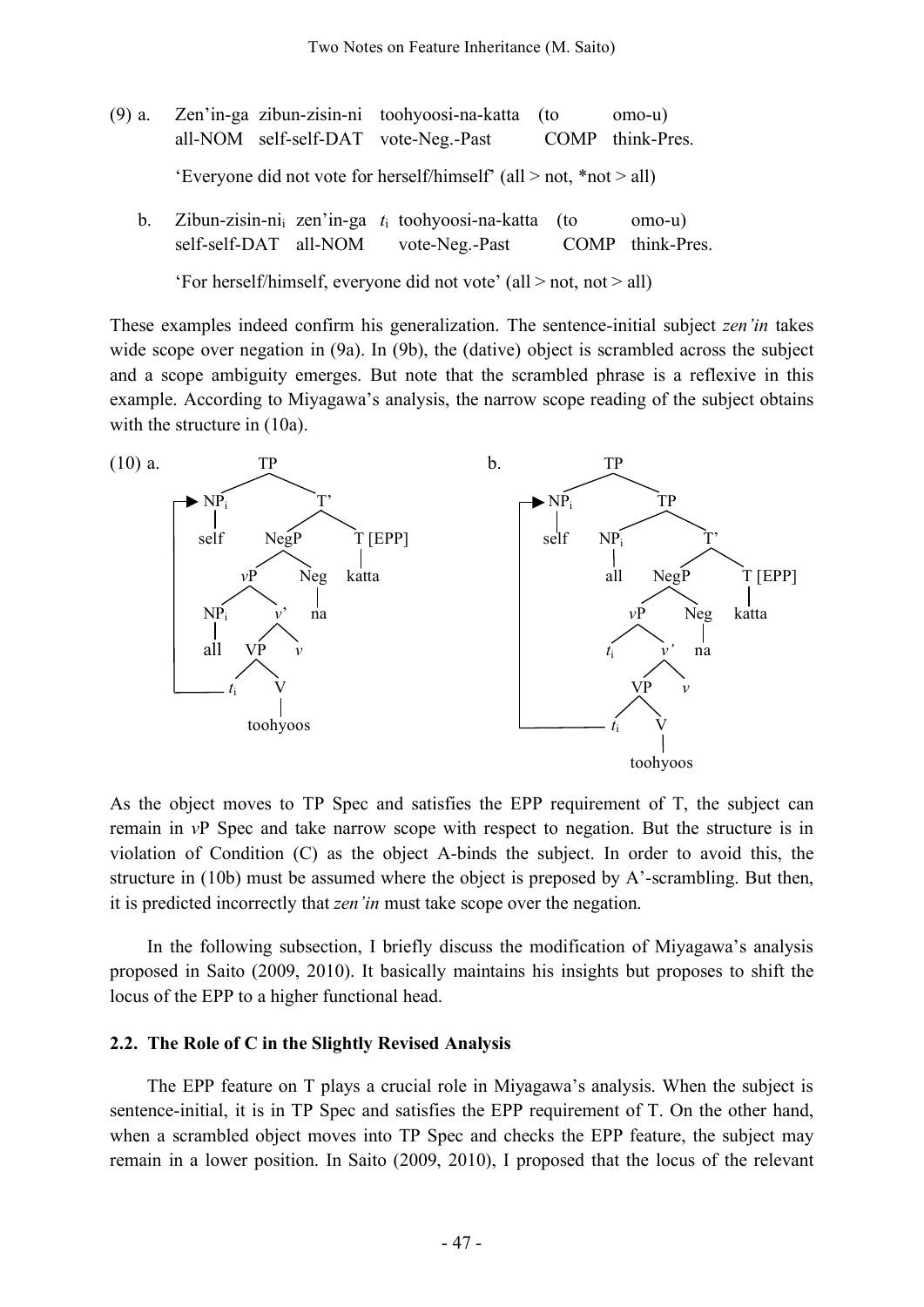EPP is not T but  $C<sup>2</sup>$  In this subsection I show how this proposal solves most of the potential problems mentioned above.

Let us start with the reexamination of (9a-b). If the relevant EPP feature is on C instead of T, the structures of these examples would be as in  $(11a-b)$  respectively.<sup>3</sup>



Let us first assume that a phrase in TP Spec scopally interacts with negation. This makes the analysis consistent with the scope ambiguity observed in the English (6). If the locus of the EPP is C, the subject in (9a) should be in CP Spec, as indicated in (11a). As it is out of the TP, it takes scope over negation. In (9b), on the other hand, the object moves to CP Spec as in (11b) to satisfy the EPP requirement of C. This allows the subject to remain in TP Spec and the scope ambiguity between the subject and negation obtains exactly as in the English (6). Further, the example is not in violation of Condition (C), as the preposed object is in CP Spec, which is an A'-position. This analysis is basically Miyagawa's with slight adjustments. But it does not face the problems mentioned in the preceding subsection.

Recall that long scrambling out of CP does not yield the narrow scope reading of the matrix subject. The relevant example in (5) is repeated below as (12).

 $2 \text{ In Saito (2010), I called the relevant C 'Pred', speeding that it corresponds to the lowest C.}$ 'Subject' in the recursive CP system proposed in Rizzi (1997). It is to be distinguished with higher Cs such as Force.

<sup>&</sup>lt;sup>3</sup> I assume here that the subject moves to TP Spec for its nominative Case to be licensed, but this assumption is not crucial.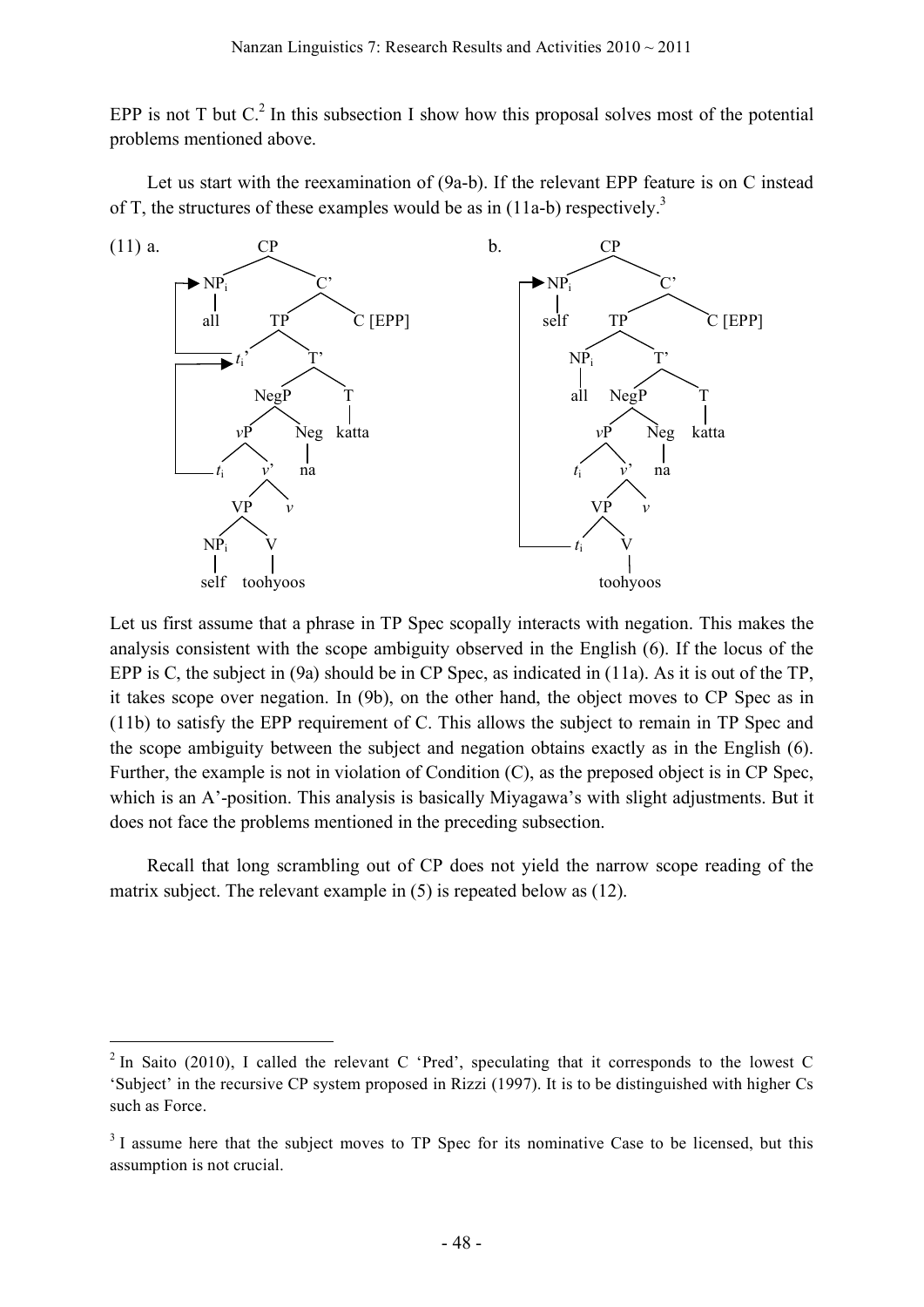(12) Syukudai-oi zen'in-ga [CP sensei-ga *t*<sup>i</sup> das-u to] homework-ACC all-NOM teacher-NOM assign-Pres. COMP omow-ana-katta (yo) think-Neg-Past Part

'Homework, all did not think that the teacher will assign'  $(AII > Not, *Not > All)$ 

This indicates that an embedded object cannot satisfy the EPP requirement of the matrix C, and consequently, the matrix subject should move to CP Spec. In Saito (2009, 2010), I presented an analysis for this on the assumption that the EPP of C attracts the closest phrase to its Spec position. The analysis is based on the derivational interpretation of scrambling chains originally proposed in Saito (2003). But as the precise analysis is not important for the purpose here, I outline a simplified account below.

If the EPP feature of C attracts the closest phrase, the derivation of (9b) should be more precisely as in (13).



That is, the movement of the object to CP Spec should be mediated by scrambling to the edge of TP. This is so because the subject would be attracted to CP Spec as the closest phrase without this scrambling. Suppose now, as seems reasonable, Specs of T are A-positions as opposed to Specs of C, which are already assumed to be A'-positions. Then, an embedded object cannot undergo scrambling to the edge of the matrix TP. As it has to first move to the edge of the embedded CP phase, which is an A'-position, further movement to the edge of the matrix TP would be an improper movement from an A'-position to an A-position. Consequently, the embedded object cannot be located in a position to be attracted by the EPP feature of the matrix C, and the matrix subject moves to CP Spec instead. The subject, being in CP Spec, takes scope over negation.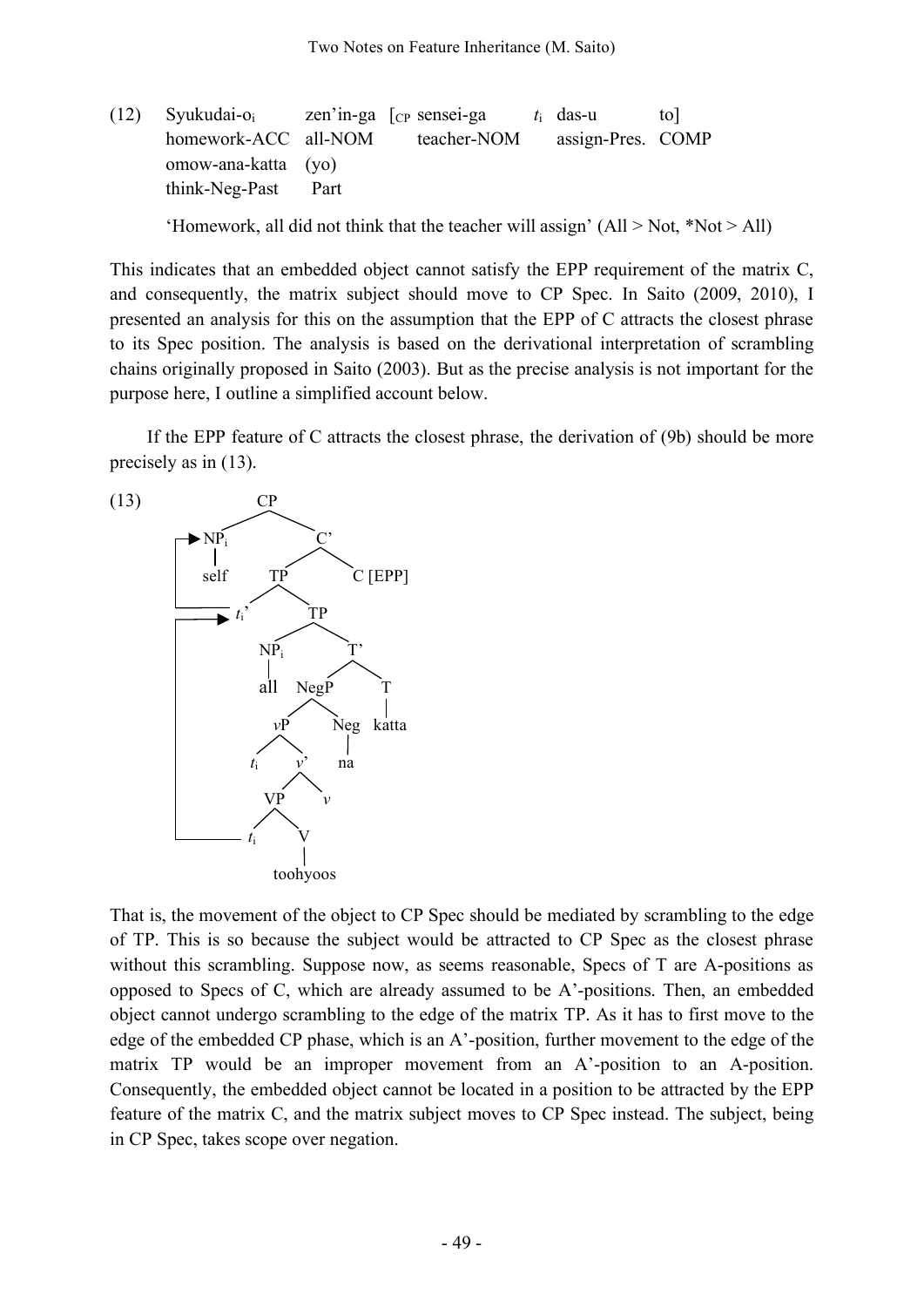The structure of the relevant parts of (12), then, should be as in (14).



The EPP feature of C attracts the subject to its Spec, and the embedded object is raised to the outer CP Spec by A'-scrambling. According to this revised analysis of Miyagawa's paradigm, scrambling is a uniform operation. A-scrambling is movement to an outer Spec of T while A'-scrambling targets the outer Spec of C. Neither takes place to satisfy an EPP requirement. But A-scrambling can feed an EPP driven movement to CP Spec.

This analysis implies that the locus of EPP is C in Japanese while it is T in English.<sup>4</sup> Then, the remaining question is why this difference obtains. Here, the hypothesis that φ-features are subject to feature inheritance and the EPP is only "pied-piped" provides a direct answer. In English, T inherits the φ-features from C, and hence, inherits the EPP as well. In Japanese, on the other hand, there is no φ-feature agreement and C does not have φ-features to begin with. Consequently, C retains the EPP feature.

If this analysis is on the right track, we should expect feature inheritance to be absent in the *v*-V domain as well in Japanese. In the following section, I argue that the prediction is indeed borne out.

### **3. "Subjecthood" and the EPP Feature on** *v*

Among the potential problems for Miyagawa's analysis mentioned in the preceding section, there is one that I have not examined so far. It has to do with the definition of 'subject position'. The relevant examples in (7)-(8) are repeated as (15a-b) below.

<sup>&</sup>lt;sup>4</sup> In Saito (2009, 2010), I assumed that the EPP feature is on T as well as C in Japanese. But the analysis requires the feature only on C.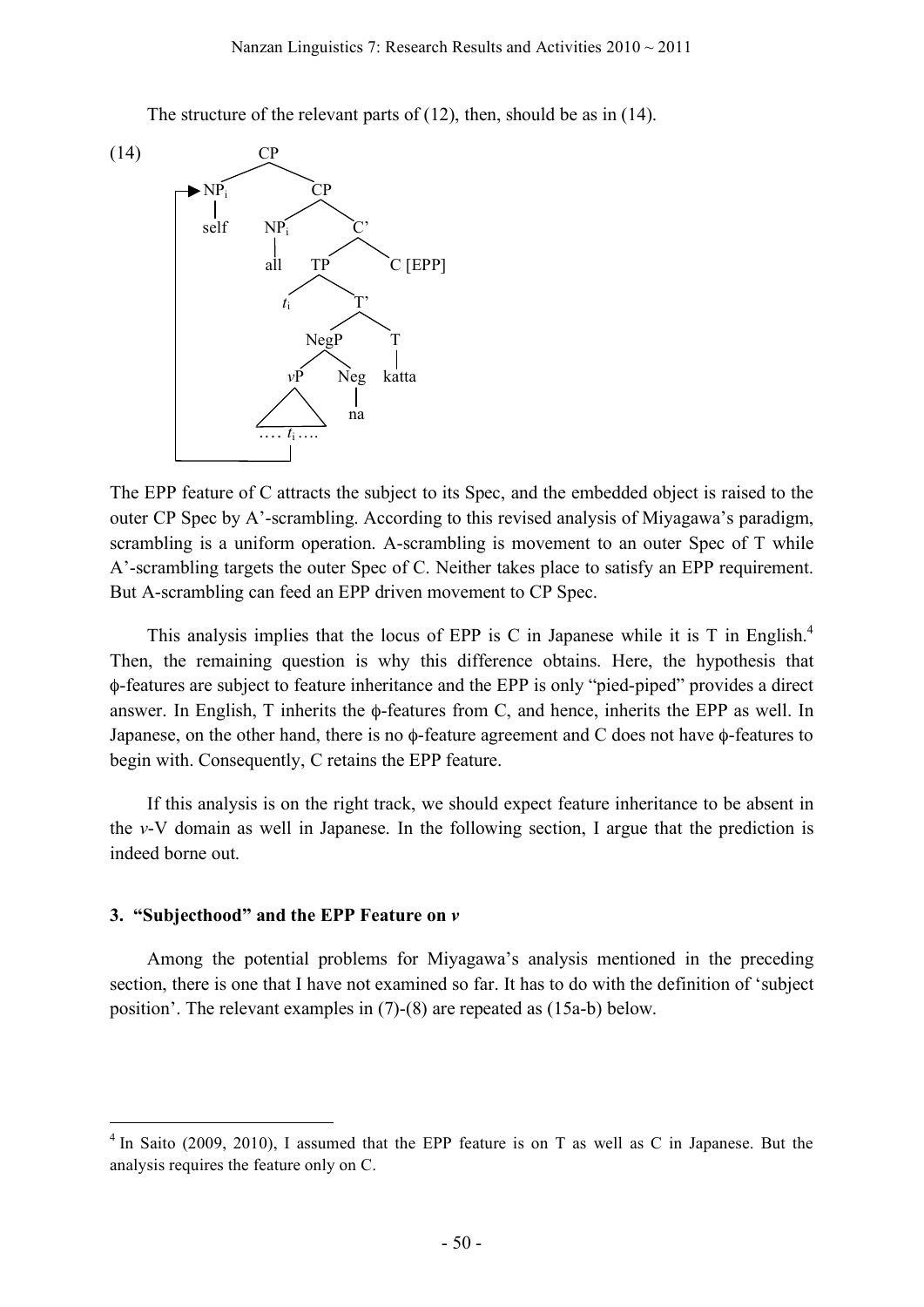- (15) a. Hanako $_{i}$ -ga Taroo $_{i}$ -o zibun $_{i}$ \* $_{i}$ -no heya-de sikat-ta H.-NOM T.-ACC self-GEN room-in scold-Past 'Hanako scolded Taroo in her room'
	- b. Taroo<sub>i</sub>-o [Hanako<sub>i</sub>-ga *t*<sub>i</sub> zibun<sub>i\*j</sub>-no heya-de sikat-ta] T.-ACC [H.-NOM self-GEN room-in scold-Past

'Hanako scolded Taroo in her room'

As these examples show, *zibun* is subject-oriented and a scrambled object does not count as a subject. According to Miyagawa's analysis, *Hanako* in (15a) checks the EPP feature of T and so can the scrambled object *Taroo* in (15b). It is therefore not immediately clear how these two can be distinguished.

I took up this issue in Saito (2009) and argued that the problem is more complex than examples like  $(15)$  indicate. More specifically, I argued that *v* is equipped with the EPP feature in Japanese and what qualifies as the antecedent of *zibun* is a phrase that satisfied the EPP requirement of  $\nu$ . Based on this, I went on to show that there is A-scrambling that is not driven by the EPP because scrambling to the *v*P edge has A-properties and yet does not make the scrambled phrase a possible antecedent for *zibun*. In this section, I briefly go over the relevant parts of these arguments and show that they support the absence of feature inheritance in the *v*-V domain in Japanese. I first discuss the distribution of the possible antecedents of *zibun* and present evidence that *v*P spec, instead of TP Spec, is the relevant position. Then, I argue that *v* is equipped with an EPP feature and relate this conclusion to the absence of feature inheritance.

# **3.1. A Reexamination of Possible Antecedents for** *Zibun*

First of all, there is fairly clear evidence that an external argument in *v*P Spec counts as a subject in the relevant sense. It is well known since Kuroda (1965) that causative sentences in Japanese involve clausal embedding despite the appearance to the contrary. <sup>5</sup> Thus, *zibun* can take not only the causer but also the causee as its antecedent in (16).

(16) Hanako<sub>i</sub>-ga Taroo<sub>i</sub>-ni [zibun<sub>i.i</sub>-no sensei]-o hihans-ase-ta (koto) H.-NOM T.-DAT self-GEN teacher-ACC criticize-cause-Past fact

'Hanako made Taroo criticize her/his teacher'

This is unexpected if (16) is a simple sentence with *Hanako* as the subject and *Taroo* as the indirect object because *zibun* is subject-oriented. The examples in (17) confirm the subject orientation of *zibun*.

 $5$  A detailed description on this is provided also by Kuno (1973) and Oshima (1979), among many others.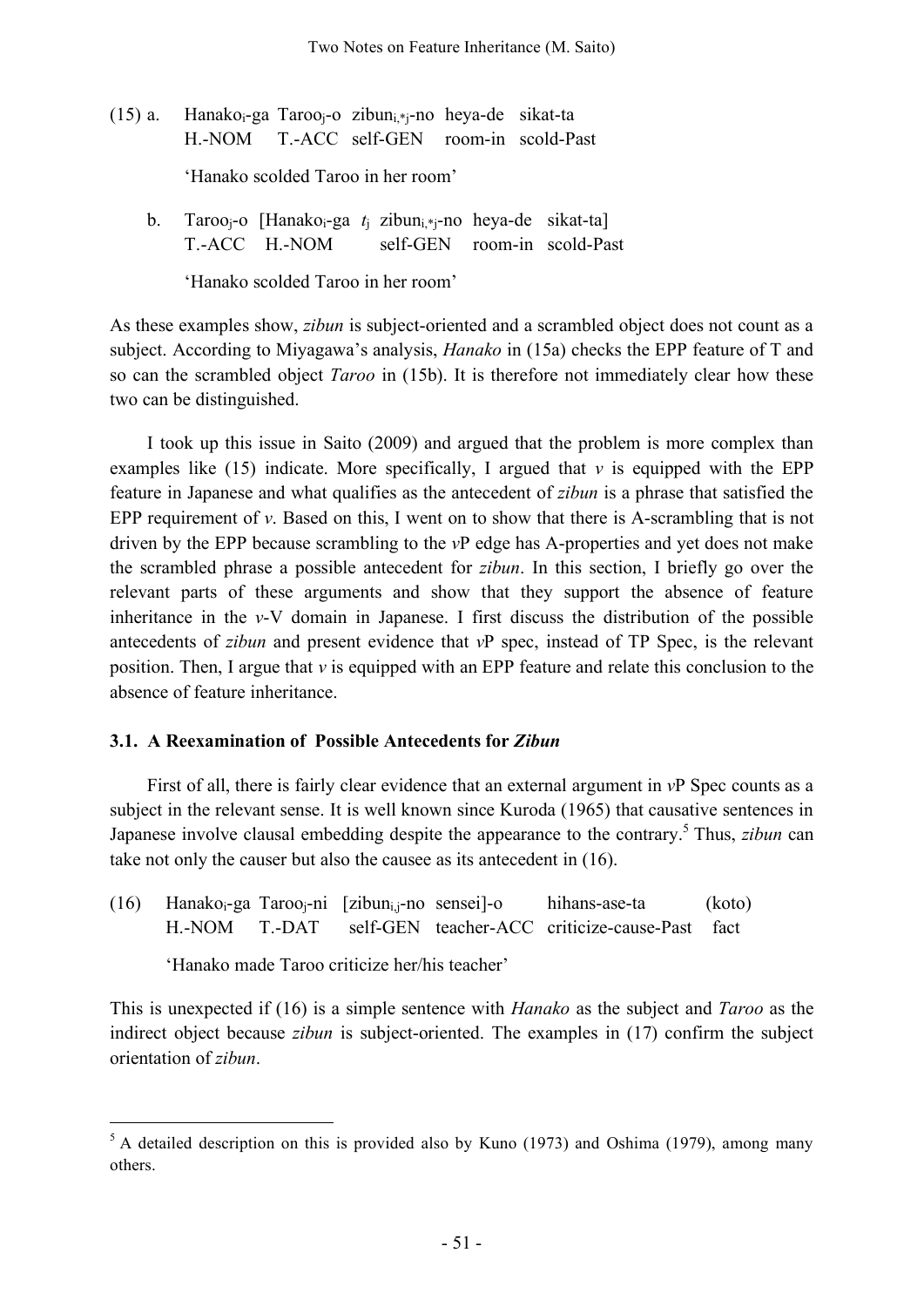- (17) a. Taroo<sub>i</sub>-ga Hanako<sub>i</sub>-ni [zibun<sub>i\*i</sub>-no atarasi-i sensei]-o syookaisi-ta (koto) T.-NOM H.-DAT self-GEN new-Pres. teacher-ACC introduced fact 'Taroo introduced his new teacher to Hanako'
	- b. Taroo<sub>i</sub>-ga Hanako<sub>i</sub>-o [zibun<sub>i\*i</sub>-no atarasi-i sensei]-ni syookaisi-ta (koto) T.-NOM H.-ACC [self-GEN new-Pres. teacher-DAT introduced (fact 'Taroo introduced Hanako to his new teacher'

On the other hand, the ambiguity of (16) follows if the causee *Taroo* is the embedded subject. When *zibun* is in an embedded sentence, it can take the matrix subject as well as the embedded subject as its antecedent as (18) shows.

(18) Taroo<sub>i</sub>-ga Hanako<sub>i</sub>-ni  $[CP Ziroo_k-ga]$  [zibun<sub>i.\*ik</sub>-no ie]-ni i-ru to] T.-NOM H.-DAT Z.-NOM self-GEN house-at be-Pres. COMP it-ta (koto) say-Past fact

'Taroo said to Hanako that Ziroo was at his house'

In this example, the matrix subject *Taroo* and the embedded subject *Ziroo* are both possible antecedents of *zibun*.

The verbal complex in (16) has the form, *hihans* 'criticize' +  $(s)$ *ase* 'cause' + *ta* 'Past'. This indicates that the embedded clause lacks T and is a bare *v*P exactly as in the small clause complement of the English (19), as argued by Murasugi and Hashimoto (2004), among others.

(19) Mary made John criticize her/his teacher

Then, the structure of (16) is as in (20).<sup>6</sup>

 $6$  I ignore the matrix CP as it is immaterial for the discussion here. I assume in (20) that the causee *Taroo* moves from the embedded *v*P Spec to an internal argument position of the matrix verb *(s)ase* 'Cause' in order to receive the causee role. But this assumption does not affect the argument in any way.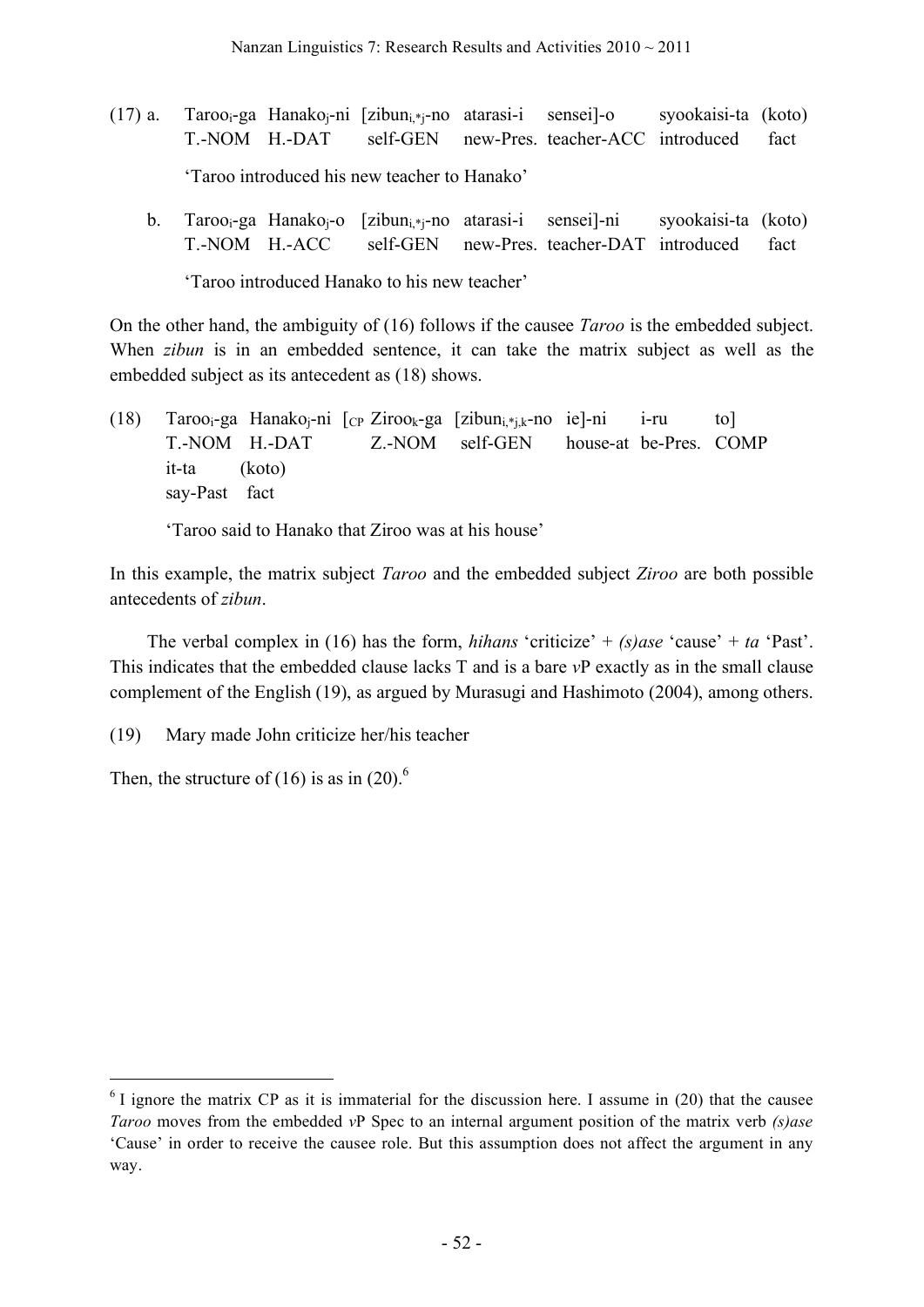

Here, the only position that *Taroo* can possibly acquire a 'subject status' is the embedded *v*P Spec. The external argument position then must count as a 'subject position' in the relevant sense.

This raises the question whether a generalization can be maintained that possible antecedents of *zibun* are those phrases in *v*P Spec instead of TP Spec. The answer for this depends on the analysis of unaccusative and passive sentences. As shown in (21), the derived subjects in those sentences qualify as antecedents of *zibun*.

(21) a. Taroo-gai zibun-no ie-de *t*<sup>i</sup> sin-da / koron-da (koto) T.-NOM self-GEN house-in die-Past fall.down-Past fact 'Taroo died/fell down at his house' b. Taroo-gai karera-niyotte zibun-no ie-de *t*<sup>i</sup> koros-are-ta (koto) T.-NOM they-by self-GEN house-in kill-Passive-Past fact

'Taroo was killed by them at his house'

If *Taroo* in (21a), for example, moves from the object position directly to TP Spec, TP Spec should be included among 'subject positions'. On the other hand, if it moves through *v*P Spec as in (22), it is possible to restrict the position for antecedents of *zibun* to *v*P Spec.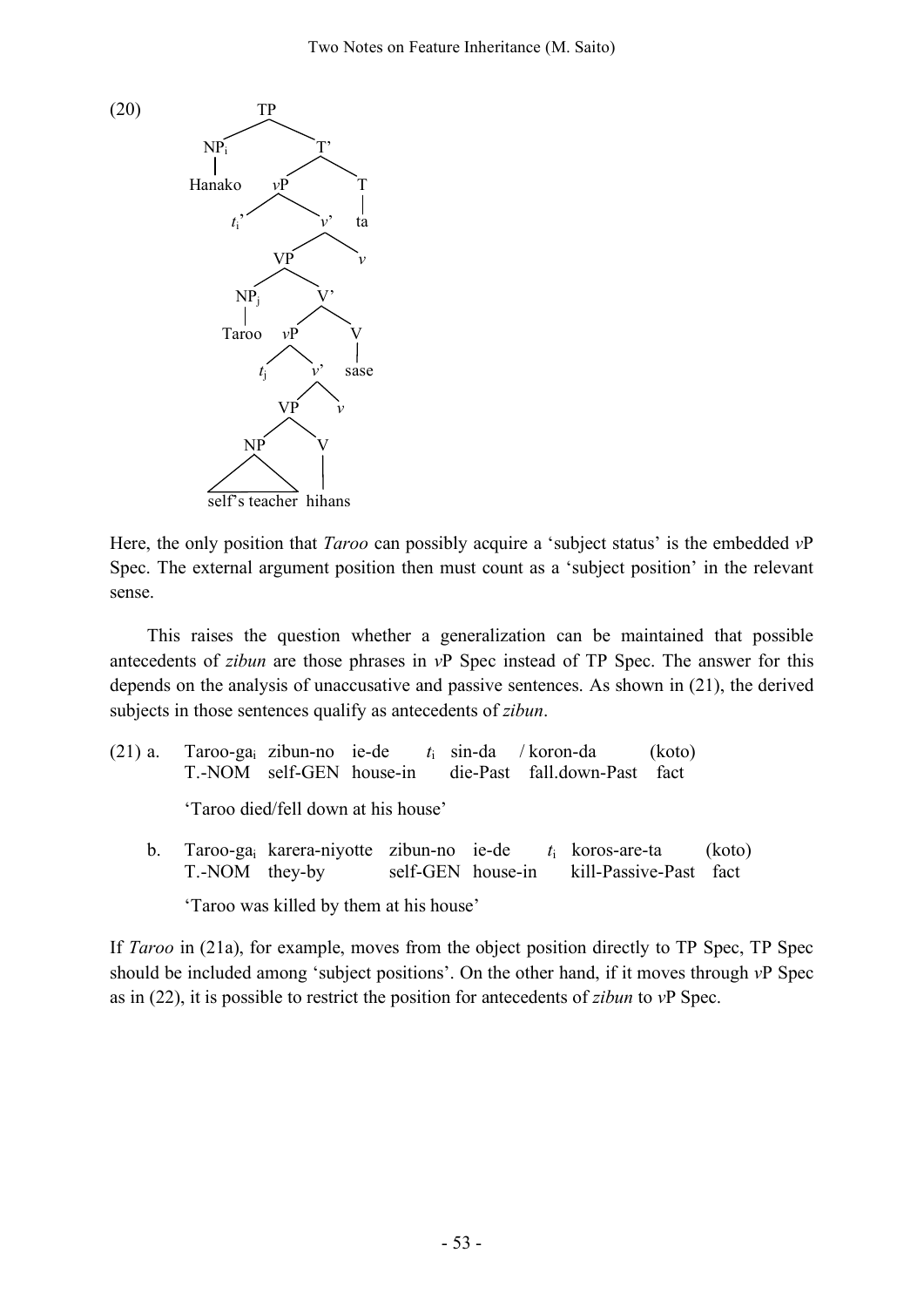

And there is evidence, again from causatives, that the internal argument moves to *v*P Spec in unaccusatives and passives. The causative sentences in (23) contain unaccusative complements and that in (24) a passive complement.

- (23) a. Sono isya-wa Taroo-o zibun-no ie-de sin-ase-te simat-ta that doctor-TOP T.-ACC self-GEN house-in die-Cause have-Past 'The doctor has let Taroo die in his own house'
	- b. Kaigonin-ga Taroo-o zibun-no heya-de korob-ase-te simat-ta caretaker-NOM T.-ACC self-GEN room-in fall.down-Cause have-Past

'The caretaker has let Taroo fall down in his own room'

(24) Taroo-wa dai-sensei-o zibun-no gakusei-tati-niyotte T.-TOP big-professor-ACC self-GEN student-PL-by suuhais-are-sase-te oi-ta worship-Passive-Cause leave-Past

'Taroo let the big professor be worshiped by his/her students'

In all of these examples, the causee, in addition to the matrix subject, can be the antecedent of *zibun*. (23a) makes sense under this interpretation if the doctor failed to realize the seriousness of Taroo's condition, and indirectly caused his death by not hospitalizing him and letting him go home. Similarly, (23b) is appropriate when a caretaker was assigned to Taroo so that he does not fall down in his room, but failed to pay sufficient attention to him.

The structure of (23b), for example, should be as in (25).<sup>7</sup>

 $7(25)$  indicates the structure with simple past to avoid unnecessary complications.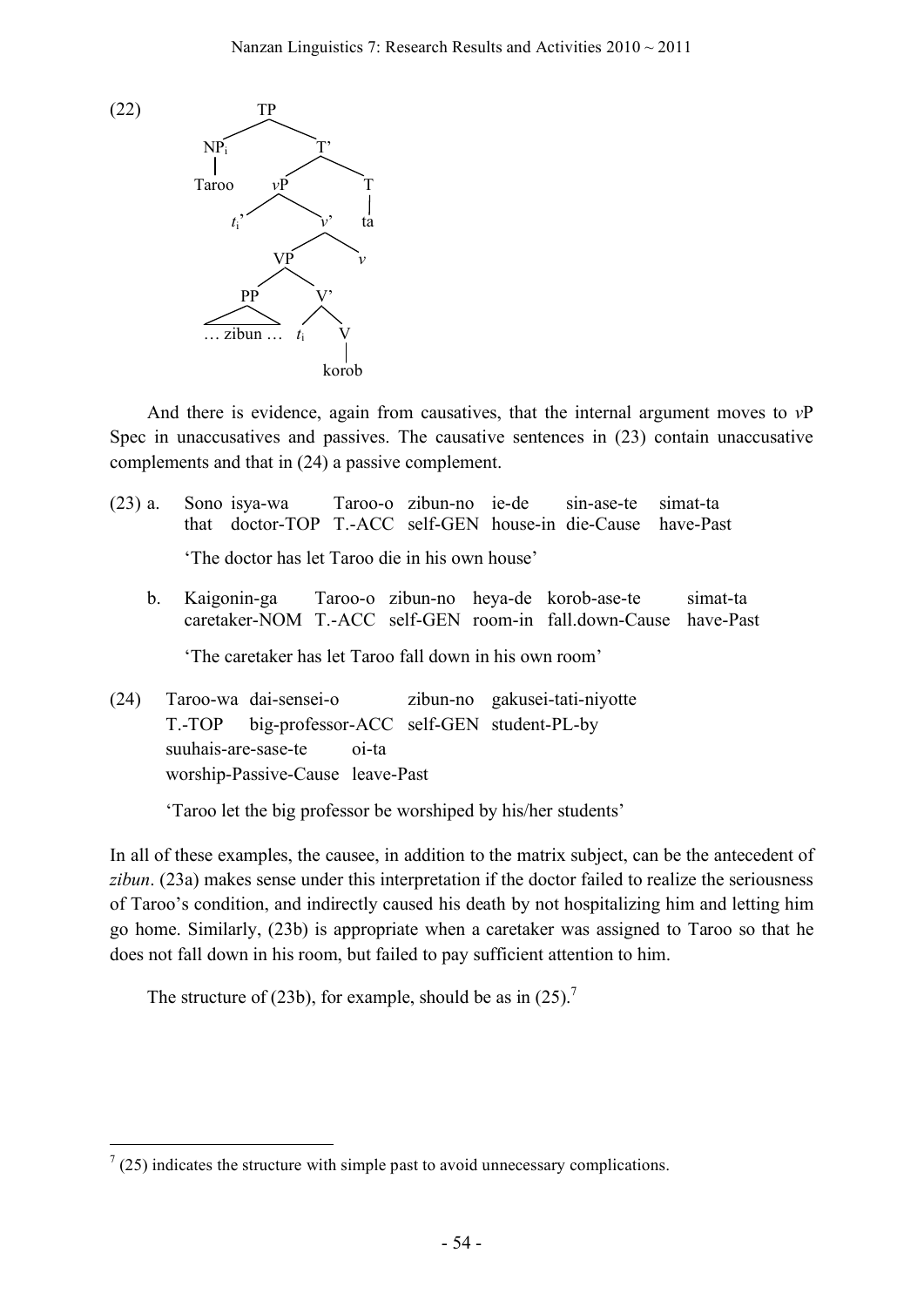

The causee *Taroo* originates in the embedded object position because the embedded verb *korob* 'fall down' is unaccusative. It is assumed in (25) that it moves to an internal argument position of the causative verb to receive the causee role. Whether this movement takes place or not, it must move through or to the embedded *v*P Spec as this is the only position where it can obtain a 'subject status'. Thus, the example indicates that the object of an unaccusative verb moves to *v*P Spec. (24) leads to the same conclusion for passive. Then, it can be assumed that the internal arguments qualify as antecedents of *zibun* in the simple unaccusative and passive sentences in (21) because they move through *v*P Spec.

### **3.2.** *v***P as a Predication Domain**

It has been shown so far that possible antecedents of *zibun* can be restricted to phrases in *v*P Spec. But the analysis presented above raises a couple of related questions. First, why do the internal arguments of unaccusatives and passives move to *v*P Spec? Is this simply an optional movement? Or is it necessitated by some feature of *v*? Second, scrambling to or through the *v*P edge does not qualify the moved phrase as the antecedent of *zibun*, as (8), repeated below in (26) with more precise structure, indicates.

(26) Tarooj-o [Hanakoi-ga [*v*<sup>P</sup> *t*j' [*v*<sup>P</sup> *t*<sup>i</sup> [VP zibuni,\*j-no heya-de *t*<sup>j</sup> sikat-ta]]]] T.-ACC [H.-NOM self-GEN room-in scold-Past

'Hanako scolded Taroo in her room'

The scrambled phrase *Taroo* is not a possible antecedent for *zibun* as already mentioned above. But this phrase must move through the outer Spec of the *v*P as the *v*P is a phase. Thus, the example indicates that neither the final landing site nor the intermediate *v*P Spec is a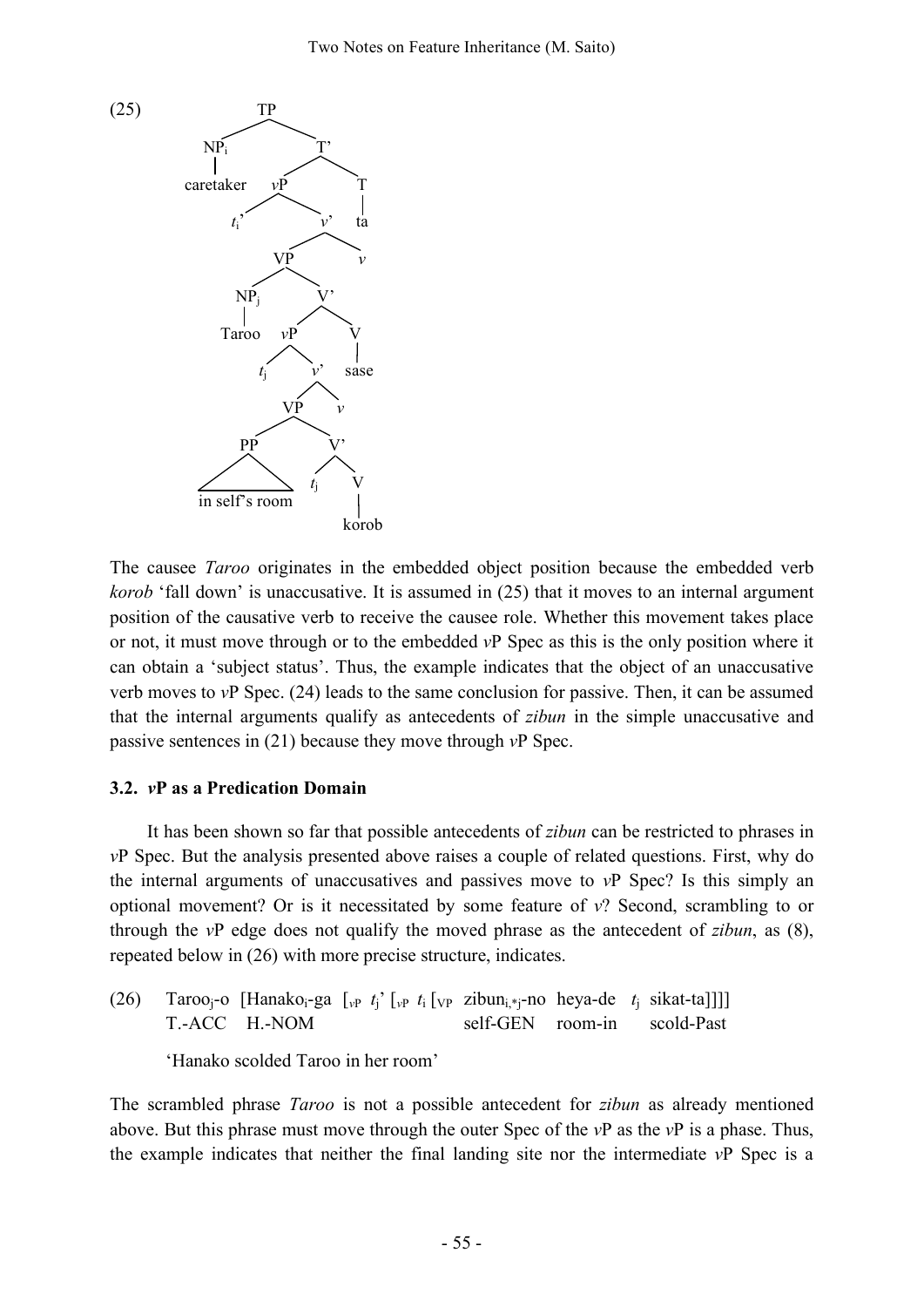'subject position' in the relevant sense. Then, how can the *v*P Spec in (25) be distinguished from the intermediate landing site in (26)?

The hypothesis that  $\nu$  is equipped with an EPP feature provides an answer to both questions. Given this hypothesis, it is possible to define possible antecedents of *zibun* as those phrases that satisfy the EPP requirement of *v*. If the verb is transitive or unergative, the external argument is merged with *v* and satisfies its EPP requirement. Hence, an external argument qualifies as a 'subject' in the relevant sense. If the verb is unaccusative or passive, the EPP feature of  $\nu$  attracts the internal argument to its Spec. Thus, the derivations in (22) and (25) obtain. The scrambled phrase in (26) moves to the edge of *v*P but this has nothing to do with the EPP as the EPP requirement of *v* is already satisfied by the external argument. Consequently, scrambling does not create a new 'subject'.<sup>8</sup>

The final question is why  $\nu$  has the EPP feature in Japanese. It was argued in the preceding section that feature inheritance from C to T is absent in Japanese as the language lacks φ-feature agreement. The same answer can be given here. That is, there is no feature inheritance from *v* to V and *v* retains the EPP feature for the same reason.

There are further consequences of the analysis just presented. First, it was argued above that not only transitive and unergative *v*'s but also unaccusative and passive *v*'s have the EPP feature. As mentioned at the outset of this paper, this is in line with Rothstein's (2001) proposal that the EPP reflects the predication relation required in sentential domains. If *v*P and CP are two relevant clausal domains, then we would expect a *v*P to represent a predication relation even when the verb is unaccusative or passive.

Second, the analysis leads to a prediction for φ-feature agreement languages. It is assumed that unaccusative and passive *v*'s lack φ-features even in those languages. Hence, if the inheritance of the EPP feature is contingent on that of φ-features, as argued in this paper, then unaccusative and passive *v*'s should retain the EPP feature in those languages, just as in Japanese. There is evidence that seems to support this prediction. For example, the object precedes the passive verb in (27a).

(27) a. There was  $[a \text{ book}_i \text{[stolen } t_i]]$ 

<sup>&</sup>lt;sup>8</sup> The ordering here should follow from Hale and Keyser's (1993) hypothesis that  $\theta$ -roles are defined on configuration. The lower Spec of *v*P, then, should be the locus of the external θ-role.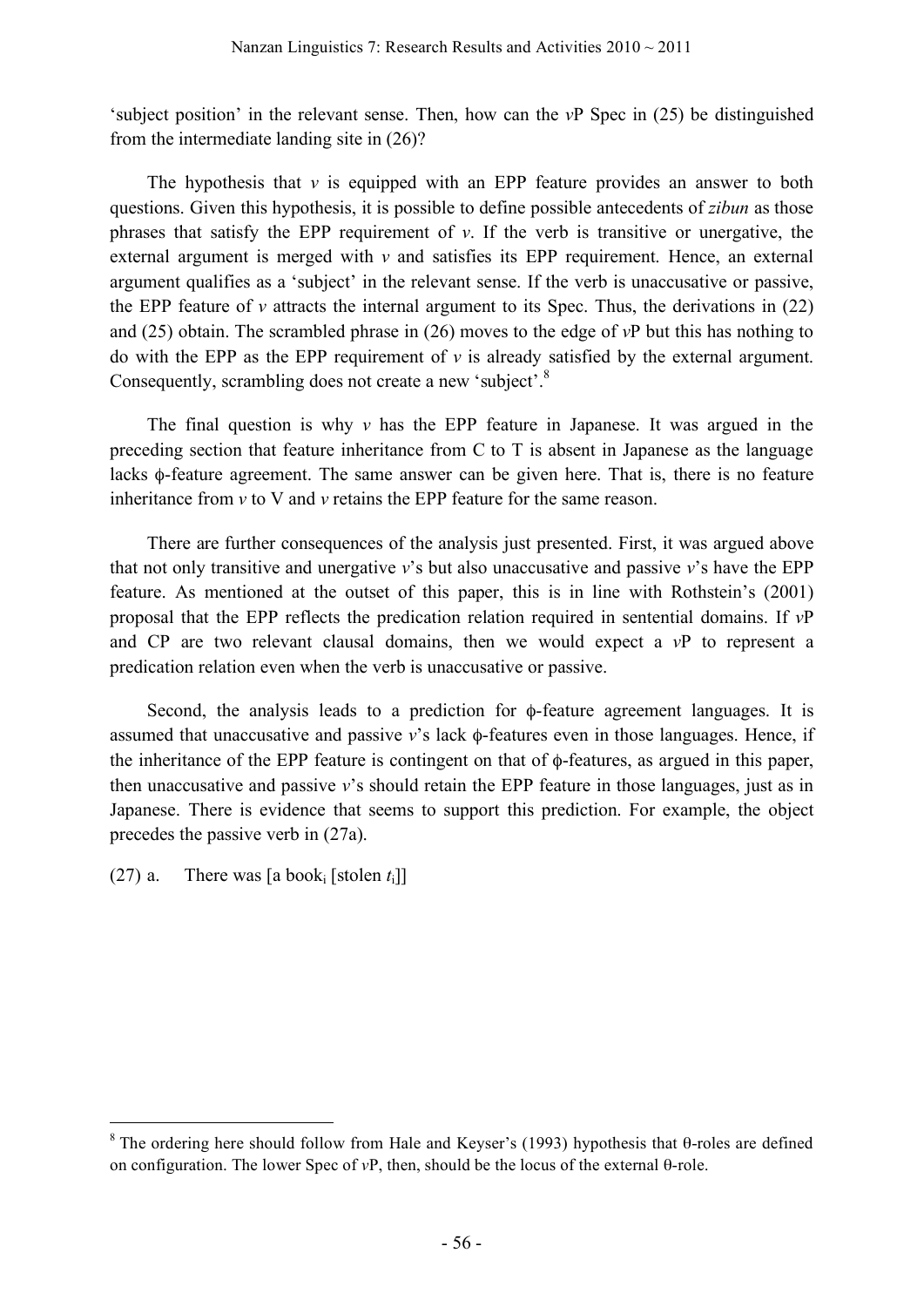

The proposed structure for this example is shown in (27b). The verb *be* is raised to T though *v*. And more importantly for the purpose here, the two *v*'s, one associated with the unaccusative *be* and the other with the passive *stolen*, have the EPP feature. I assume that *there* can satisfy the EPP requirement of the unaccusative *v*. This is necessary for examples like (28a), which should have the structure in (28b).

(28) a. There arrived a man



In this example, *there* satisfies the EPP requirement of the unaccusative  $\nu$  and raises to TP Spec to check the EPP of T, which was inherited from C. But suppose that passive verbs (in English) have an idiosyncratic property that their associate  $v$ 's cannot fulfill the EPP requirement by the merger of expletive *there*. Then, as shown in (27b), the internal argument *a book* must raise to the Spec of *v* associated with *stolen* to satisfy the EPP requirement. The peculiar word order in (27a) is thus accounted for.

Finally, the approach provides a clue for the analysis of some mysterious "subjectless sentences" in Japanese, which to my knowledge have resisted a satisfactory description. The examples in (29) are typical examples with dative subjects and nominative objects.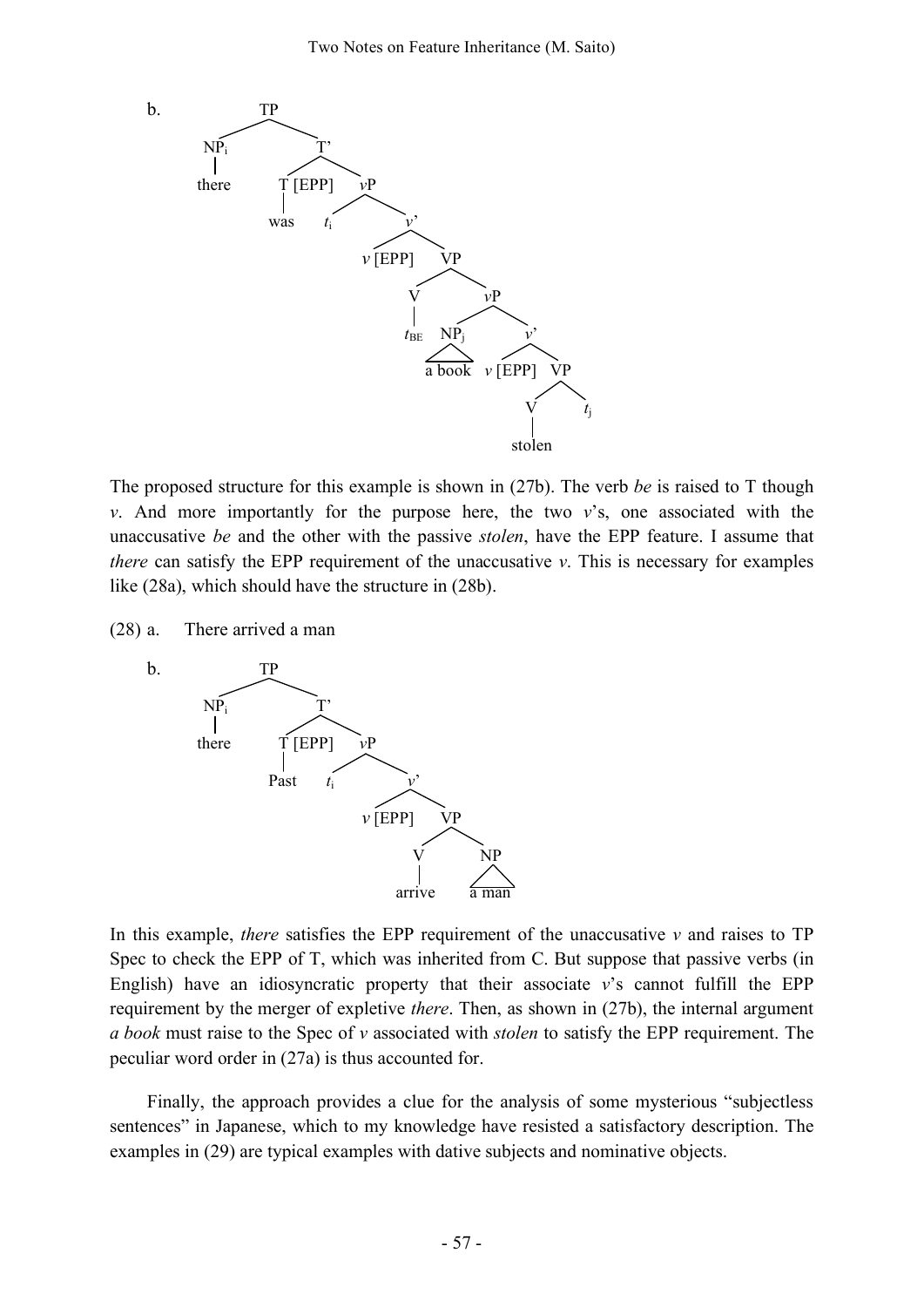- (29) a. Hanakoi-ni Tarooj-ga (zibuni $*$ j-no heya-kara) yoku mi-e-ru (koto) H.-DAT T.-NOM self-GEN room-from well see-can-Pres. fact 'Hanako can see Taroo well from her room'
	- b. Hanako<sub>i</sub>-ni-wa Taroo<sub>i</sub>-ga (zibun<sub>i\*i</sub>-no heya-de) sikari-yasu-i H.-DAT-TOP T.-NOM self-GEN room-in scold-easy-Pres.

'It is easy for Hanako to scold Taroo in her room'

As discussed in Kuno (1973), stative predicates allow nominative objects and dative subjects.<sup>9</sup> The verbal suffix *e* 'can' and the adjectival suffix *yasu* 'easy' make the predicates stative in (29a) and (29b) respectively. It is widely assumed that the dative phrase is the 'subject' as it qualifies as the antecedent of *zibun*. Let us assume, following Bobaljik and Wurmbrand (2007), that the verbal suffix *e* 'can' in (29a) takes a VP complement, and following Ura (1999), that the subject is assigned inherent dative in *v*P Spec. Then, the structure of (29a) is roughly as in (30) with the C-projection discussed in the preceding section.



What is curious is that the sentences in (29) sound perfect and complete without the dative subjects. Further, the omission of the dative subject does not make the nominative object a possible antecedent for *zibun*. This is shown in (31).

 $(31)$  a. Taroo<sub>i</sub>-ga (\*zibun<sub>i</sub>-no heya-kara) yoku mi-e-ru (koto) T.-NOM self-GEN room-from well see-can-Pres. fact

'Taroo can be seen well (from his room)'

 <sup>9</sup> Actually, only <sup>a</sup> subset of those predicates allow dative, as opposed to nominative, subjects. For the analysis of this Case marking pattern, see, for example, Kuno (1973), Kuroda (1978), Koizumi (1995), Ura (1999), and M. Takahashi (2010).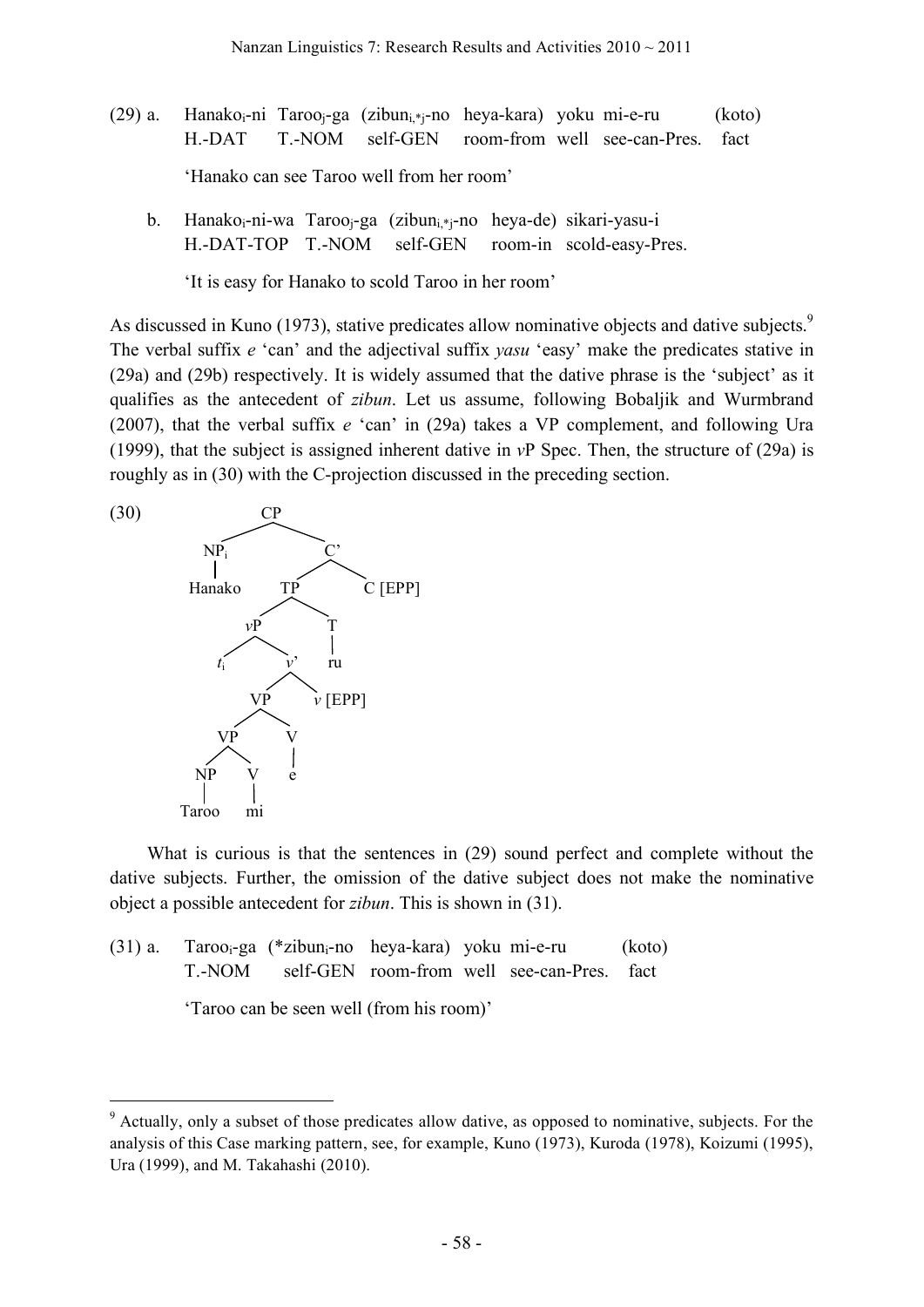b. Tarooi-ga (\*zibuni-no heya-de) sikari-yasu-i T.-NOM self-GEN room-in scold-easy-Pres.

'Taroo is easy to scold (in his room)'

Thus, the examples in (31) seem to be without subjects. There is now a way at least to describe this phenomenon. In (30), *e* 'can' takes an external experiencer argument. Suppose that this verbal suffix can also be "truly unaccusative," that is, it can have a lexically idiosyncratic property that it does not take an external argument and its associate *v* lacks an EPP feature. Then, the structure of (31a), for example, is as in (32).



As *Taroo* is the only argument and it does not check the EPP feature of *v*, there is no 'subject' in this sentence. 10

#### **4. Conclusion**

This paper has reported a preliminary investigation of 'feature inheritance' (or its absence) in Japanese. The hypothesis entertained is that feature inheritance applies to φ-features, and when this happens, the EPP is 'pied-piped'. This, coupled with the assumption that there is no φ-feature agreement in Japanese, implies that feature inheritance of the EPP does not apply in the language. A few pieces of evidence were presented to show that this prediction is borne out. First, if C does not transmit the EPP feature to T and retains it, then it is possible to complete Miyagawa's (2001, 2003) analysis of the subject-negation scope interaction. Second, if *v* retains the EPP without transmitting it to V, then the possible antecedents for *zibun* can be properly characterized as those phrases that satisfy the EPP requirement of *v*.

It was argued in the course of the discussion that *v* carries the EPP feature even when it is associated with an unaccusative or passive V. This suggests that the distribution of the EPP

<sup>&</sup>lt;sup>10</sup> "Truly unaccusative" suffixes are exceptional as  $v$  should normally have the EPP feature. It can be speculated then that they are undergoing "reanalysis" as auxiliaries.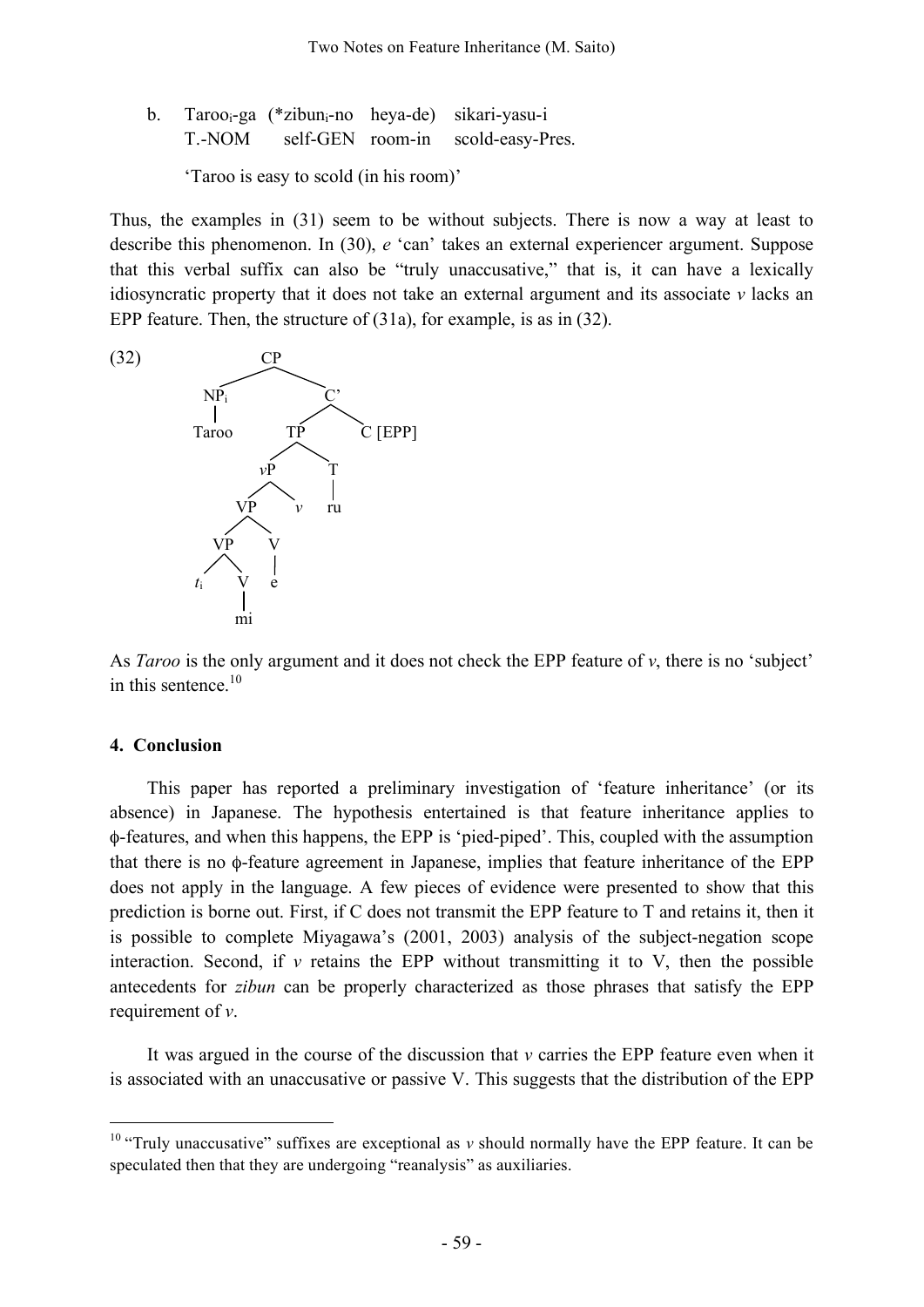is not confined to phase heads, but reflects predication domains along the lines proposed in Rothstein (2001). Further, when combined with the mechanism of feature inheritance argued for in this paper, it predicts that *v* retains the EPP even in φ-feature agreement languages when it is associated with an unaccusative or passive V. This is so because the *v* associated with unaccusatives and passives lacks φ-features even in those languages. It was hinted that this prediction might also be borne out.

### **References**

- Bobaljik, J. and S. Wurmbrand (2007) "Complex Predicates, Aspect and Anti-Reconstruction," *Journal of East Asian Linguistics* 16, 27-42.
- Chomsky, N. (2008) "On Phases," in R. Freidin, C. P. Otero and M. L. Zubizarreta, eds., *Foundational Issues in Linguistic Theory: Essay in Honor of Jean-Roger Vergnaud*, MIT Press, Cambridge, Mass., 133-166.
- Hale, K. and S. J. Keyser (1993) "On Argument Structure and the Lexical Expression of Syntactic Relations," in K. Hale and S. J. Keyser, eds., *The View from Building 20: Essays in Linguistics in Honor of Sylvain Bromberger*, MIT Press, Cambridge, Mass., 53-109.
- Koizumi, M. (1995) *Phrase Structure in Minimalist Syntax*, Ph.D. dissertation, MIT.
- Kuno, S. (1973) *The Structure of the Japanese Language*, MIT Press, Cambridge, Mass.
- Kuroda S.-Y. (1965) "Causative Forms in Japanese," *Foundations of Language* 1, 30-50.
- Kuroda, S.-Y. (1978) "Case Marking, Canonical Sentence Patterns, and Counter Equi (A Preliminary Study)," in J. Hinds ad I. Howard, eds., Problems in Japanese Syntax and Semantics, Kaitakusha, Tokyo, 30-51.
- Kuroda, S.-Y. (1988) "Whether We Agree or Not," *Linguisticae Investigationes* 12, 1-47.
- Miyagawa, S. (2001) "EPP, Scrambling, and Wh-in-situ," in M. Kenstowicz, ed., *Ken Hale: A Life in Language*, MIT Press, Cambridge, Mass., 293-338.
- Miyagawa, S. (2003) "A-Movement Scrambling and Options without Optionality," in S. Karimi, ed., *Word Order and Scrambling*, Blackwell Publishing, Oxford, 177-200.
- Murasugi, K. and T. Hashimoto (2004) "Three Pieces of Acquisition Evidence for the *v*-VP Frame," *Nanzan Linguistics* 1: 1-19.
- Oshima, S. (1979) "Conditions on Rules: Anaphora in Japanese," in G. Bedell, E. Kobayashi, and M. Muraki, eds., *Explorations in Linguistics: Papers in Honor of Kazuko Inoue*, Kenkyusha, Tokyo, 423-448.
- Rizzi, L. (1997) "The Fine Structure of the Left Periphery," in L. Haegeman, ed., *Elements of Grammar*, Kluwer Academic Publishers, Dordrecht, 281-337.
- Rothstein, S. (2001) *Predicates and Their Subjects*, Kluwer Academic Publishers, Dordrecht.
- Saito, M. (2003) "A Derivational Approach to the Interpretation of Scrambling Chains," *Lingua* 113, 481-518.
- Saito, M. (2007) "Notes on East Asian Argument Ellipsis," *Language Research* 43, 203-227.
- Saito, M. (2009) "Optional A-Scrambling," *Japanese/Korean Linguistics* 16, 44-63.
- Saito, M. (2010) "Semantic and Discourse Interpretation of the Japanese Left Periphery," in N. Erteschik-Shir and L. Rochman, eds., *The Sound Patterns of Syntax*, Oxford University Press, Oxford, 140-173.
- Şener, S. and D. Takahashi (2010) "Argument Ellipsis in Japanese and Turkish," in H. Maezawa and A. Yokogoshi, eds., *Proceedings of the 6th Workshop on Altaic Formal Linguistics (WAFL 6)*, MIT Working Papers in Linguistics 61, 325-339.